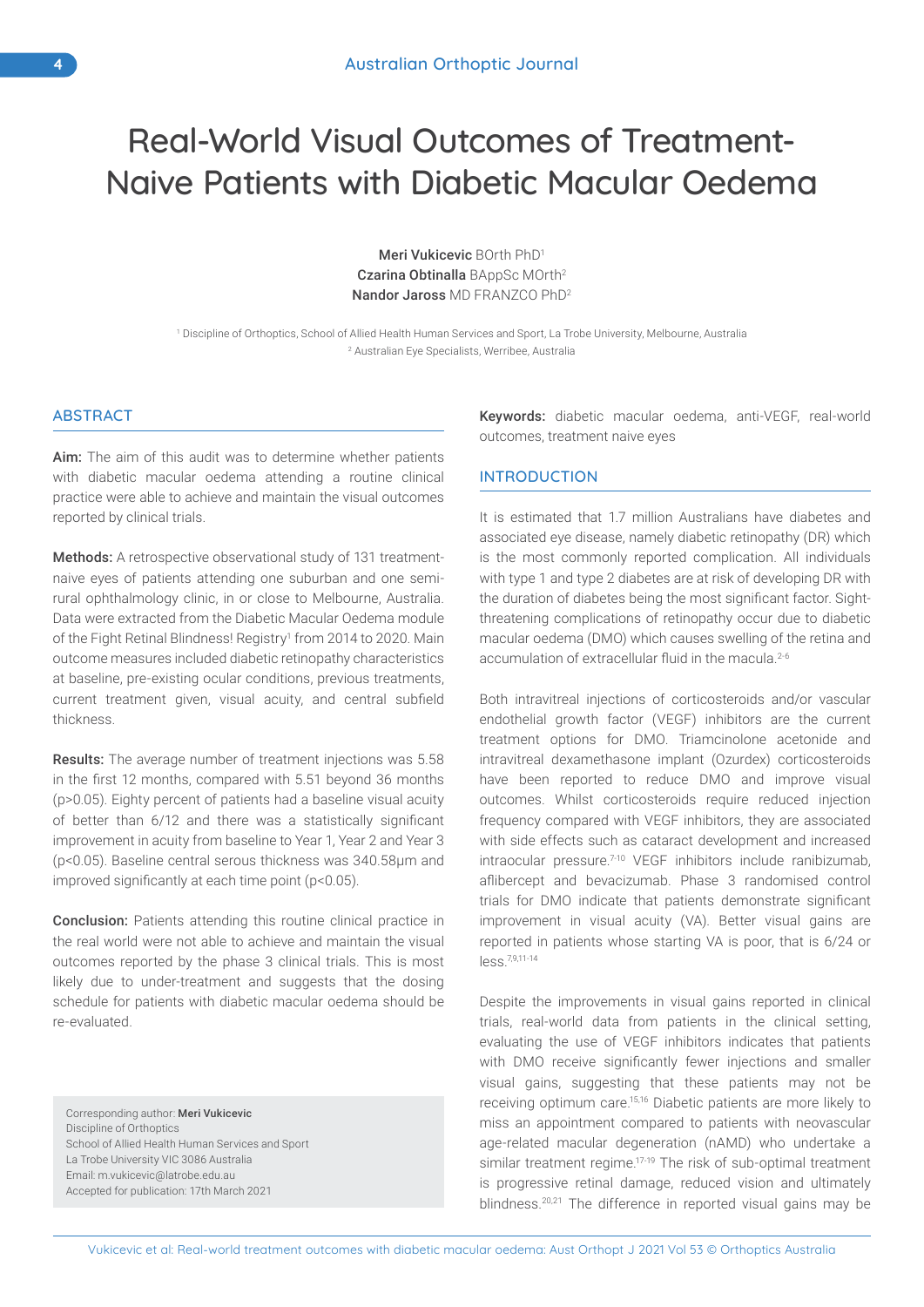due to the strict treatment schedule of clinical trials, exclusion of patients with comorbidities and VA cut-offs at 6/9 to 6/12.16,22 A recently published guideline for the treatment of DMO suggests the necessity of a significantly increased number of treatment injections compared to an initial loading dose followed by injections every 4-8 weeks until the oedema is resolved.<sup>22</sup> Cheung et al<sup>22</sup> indicate that further clarification of the treatment regime is needed, particularly given the 'common perception is that, because anti-VEGF therapies have now been used for nAMD, the principles of treatment applied to AMD may be extrapolated to DME. However, nAMD and DME differ vastly in their pathophysiology, clinical presentation, natural history, treatment goals and outcomes'.

The aim of this audit was to determine whether patients with DMO attending a routine clinical practice were able to achieve and maintain the visual outcomes reported by the phase 3 clinical trials which compared the use of anti-VEGF therapies.

## **METHODS**

This was a retrospective observational study of patients attending one suburban and one semi-rural ophthalmology clinic, in or close to Melbourne, Australia. Patients were undertaking treatment for DMO with one ophthalmology consultant. The treatment protocol for DMO generally used at this clinic involved three loading doses of anti-VEGF and if DMO persists after the third injection, monthly injections are given until the retina is free of fluid. Patients are then monitored at regular intervals; initially monthly for the first three months and then, based on fluid dynamics and VA, the interval is extended on an individual-needs basis. Other necessary treatment, such as peripheral retinal laser or corticosteroids, is given as required.

Single-user non-identifiable data pertaining to these patients were extracted from the DMO module of the Fight Retinal Blindness! (FRB!) Registry.<sup>1</sup> Extracted data used for this analysis included DR characteristics at baseline, pre-existing ocular conditions, previous treatments, current treatment given, number of letters read on a logarithm of the minimum angle of resolution (logMAR) vision chart, and central subfield thickness (CST) using spectral-domain optical coherence tomography (SD-OCT) (Zeiss, Germany). Data from 284 eyes treated for DMO was extracted from the FRB! database from 11 June 2014 to 3 July 2020. A total of 131 treatment-naive eyes (RE = 66; LE = 65) of 131 patients were included for data analysis. One hundred and fifty-three eyes were excluded on the basis of previous treatment for DMO.

All patient outcomes were included in the analysis, irrespective of whether they had been lost to follow-up. Statistical analyses were performed using IBM SPSS Statistics for Windows, Version 25.0. Armonk, NY. Comparison of means testing was performed using dependent and independent t-tests or a nonparametric equivalent in the event that data assumptions were violated and not normally distributed. The level of significance was set at α=0.05.

The procedures used for this audit adhered to the ethical responsibility requirements of the FRB! Project and followed the tenets of the Declaration of Helsinki. Patients provide consent at their first visit to the practice that their de-identified data may be used for the purposes of clinic audits. With respect to the FRB! database, the design of the FRB! Project ensures maximum data security and anonymity<sup>1</sup> and has received ethical approval from the Royal Australian and New Zealand College of Ophthalmologists' Human Research Ethics Committee.

## **RESULTS**

#### Disease characteristics and treatments

Over half of the eyes in this study (53.8%) were classified with mild (36.9%) or moderate DR (16.9%). 28.5% of eyes had severe non-proliferative DR and 18% of eyes had either low-risk proliferative DR (15.4%) or high-risk proliferative DR (2.3%). Overall, 3,165 visits were recorded for this audit and treatment was administered on 1,457 occasions (46%) with monitoring occurring on 1,708 occasions (54%). Aflibercept was administered more frequently compared with any other treatment option (Table 1). Referral to the patient support program associated with aflibercept is actively encouraged as part of normal clinic protocol and patient uptake of this support program appeared to be high. An internal clinical audit of referrals to the aflibercept 'Smart Sight' program indicated that 88% of patients accepted the referral.

| Table 1. Treatment visits by type |                     |                |  |  |  |
|-----------------------------------|---------------------|----------------|--|--|--|
| <b>Treatment administered</b>     | Number of occasions | %              |  |  |  |
| Aflibercept                       | 1,019               | 69.9           |  |  |  |
| Ranibizumab                       | 95                  | 6.5            |  |  |  |
| Bevacizumab                       | 67                  | 46             |  |  |  |
| <b>Ozurdex</b>                    | 46                  | 3.2            |  |  |  |
| <b>Triamcinolone</b>              | 3                   | 0 <sub>2</sub> |  |  |  |
| Peripheral retinal laser          | 227                 | 15.6           |  |  |  |
| Total                             | 1.457               | 100            |  |  |  |

Thirty-nine eyes received treatment for up to 52 weeks before discontinuing and the number of treatment occasions was 797, with a mean of 20.4 treatments per eye. The number of eyes receiving treatment for 104, 156 and 208 weeks was 24, 37 and 19 respectively and only 10 eyes received treatment for 260 weeks. When corrected for loss to follow-up, the average number of treatments per eye was stable, 5.58 in the first 12 months, compared with 5.51 beyond 36 months (Wilcoxon Signed Rank Test: p>0.05). The reason for discontinuation of treatment was related to a variety of factors including that they were deceased, relocated a significant distance from the clinic or were unable to be contacted after missing an appointment.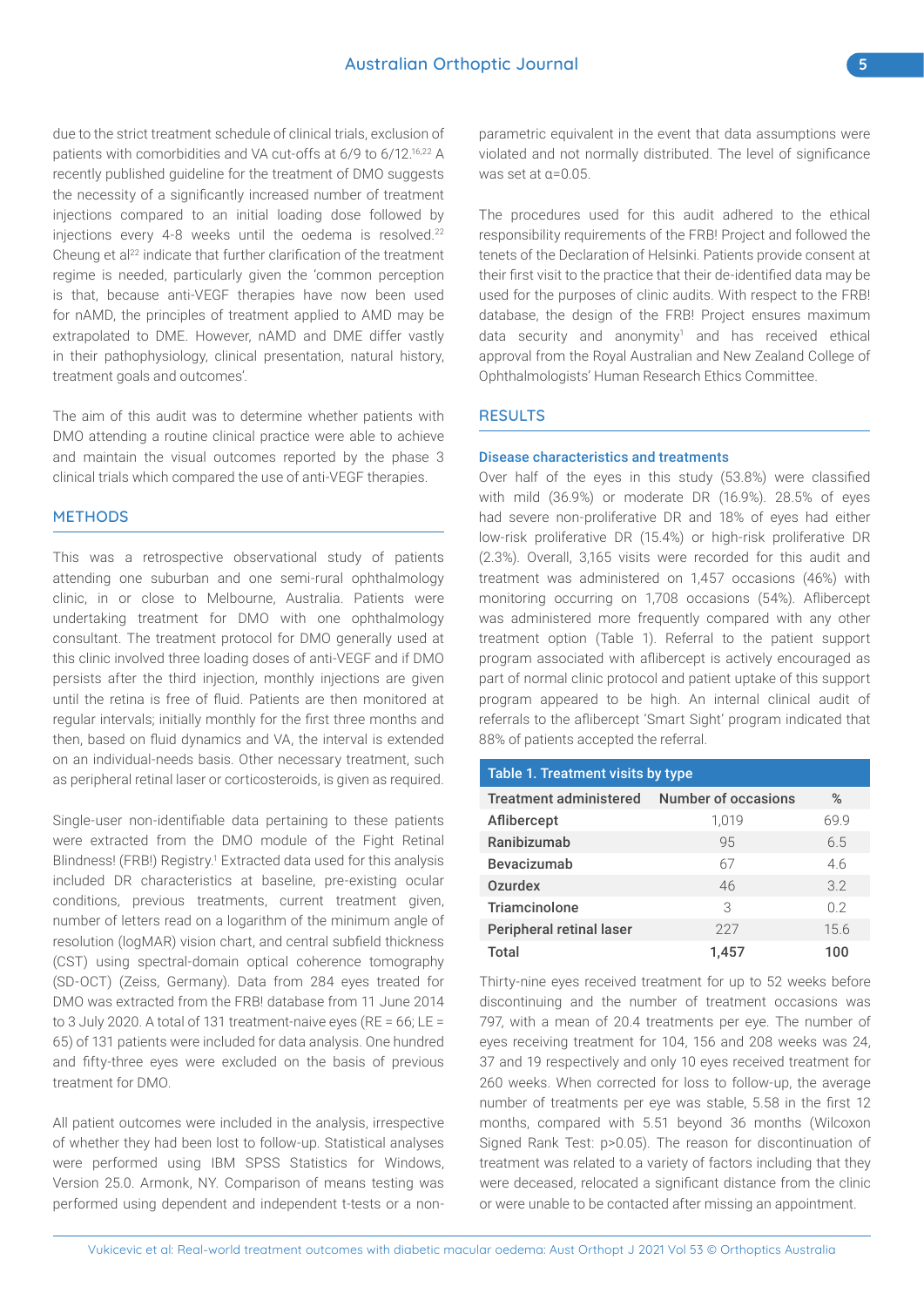#### Visual acuity and central subfield thickness

The time range used to analyse time periods for both VA and CST were baseline (0-30 days), 1 year (10-14 months), 2 years (22-26 months), 3 years (34-38 months), 4 years (56-50 months), and 5 years (58-60 months). VA and CST over time is shown in Table 2. Mean baseline VA was 69.94 letters (6/12). Eighty percent of patients had a baseline VA of better than 70 letters (6/12); 11.2% had baseline VA of 56 to 69 letters (6/12-6/19) and 5.6% and 3.2% had baseline VA of 25 to 55 letters (6/24-6/60) and 0 to 35 letters (<6/60), respectively. A means comparison was conducted to determine whether there was a significant change in VA and the change in letters is shown in Figure 1. There was a statistically significant improvement in VA score from baseline to Year 1 (p=0.000), baseline to Year 2 (p=0.000) and baseline to Year 3 (p=0.009). At Year 4, VA improved by 5.34 letters and the improvement from baseline to Year 5 was almost 10 letters, however despite this apparent improvement, it did not reach statistical significance, likely due to the very small proportion of treatment-naive eyes that were still continuing treatment at this time, thereby affecting analysis.

The proportion of eyes that gained or lost either ≥10 letters or ≥15 letters by 52 weeks, 104 weeks and 156 weeks is shown in Table 3.

Baseline CST was 340.58µm and improved significantly to 295.72µm at Year 1 (p=0.003) and eyes demonstrated statistically significant improvement of -41.99µm from baseline



**Figure 1.** Change in VA letters over time.

#### Table 3. Proportion of eyes with gain or loss of ≥10 letters or ≥15 letters

|                               | 52 weeks | 104 weeks | 156 weeks |  |  |
|-------------------------------|----------|-----------|-----------|--|--|
| Vision gain, n (%)            |          |           |           |  |  |
| $\ge$ 15 letters              | 13(10.3) | 11(13.1)  | 5(11.1)   |  |  |
| 22(17.4)<br>$\geq$ 10 letters |          | 19 (22.6) | 11(24.4)  |  |  |
| Vision loss, n (%)            |          |           |           |  |  |
| $\geq$ 10 letters             | 11(8.7)  | 9(10.7)   | 2(4.41)   |  |  |
| $\ge$ 15 letters              | 5(3.9)   | 4(4.7)    | 4(8.8)    |  |  |



Figure 2: Change in CST over time.

to Year 2 (p=0.001). Significant change in CST was also found from baseline to Year 3 (p=0.000), Year 4 (p=0.009) and Year 5 (p=0.037). The change in CST from baseline to all time points for these treatment-naive eyes is shown in Figure 2.

#### **DISCUSSION**

The aim of this retrospective audit of 131 treatment-naive eyes was to determine whether patients with DMO attending a routine clinical practice were able to achieve and maintain the visual outcomes reported by the phase 3 clinical trials.

Over half of the patients in this study had mild or moderate DR and their baseline VA was 69.94 letters (6/12), with the majority of eyes having a baseline VA of 70 letters or better. Baseline VA

| Table 2. Visual acuity and central subfield thickness, over time |                      |                 |          |          |                   |          |          |
|------------------------------------------------------------------|----------------------|-----------------|----------|----------|-------------------|----------|----------|
|                                                                  |                      | <b>Baseline</b> | Year 1   | Year 2   | Year <sub>3</sub> | Year 4   | Year 5   |
| <b>VA</b>                                                        | Mean                 | 69.94           | 74.37    | 75.25    | 7577              | 75.28    | 79.67    |
|                                                                  | (SD)                 | (17.08)         | (14.06)  | (10.93)  | (10.65)           | (9.11)   | (5.17)   |
|                                                                  | Change from baseline |                 | $+4.43$  | $+5.31$  | $+5.83$           | $+5.34$  | $+9.73$  |
| <b>CST</b>                                                       | Mean                 | 340.58          | 294.72   | 298.59   | 295.85            | 293.19   | 271.0    |
|                                                                  | (SD)                 | (103.63)        | (79.98)  | (97.71)  | (60.98)           | (51.02)  | (30.53)  |
|                                                                  | Change from baseline |                 | $-45.86$ | $-41.99$ | $-44.73$          | $-47.39$ | $-69.58$ |

Vukicevic et al: Real-world treatment outcomes with diabetic macular oedema: Aust Orthopt J 2021 Vol 53 © Orthoptics Australia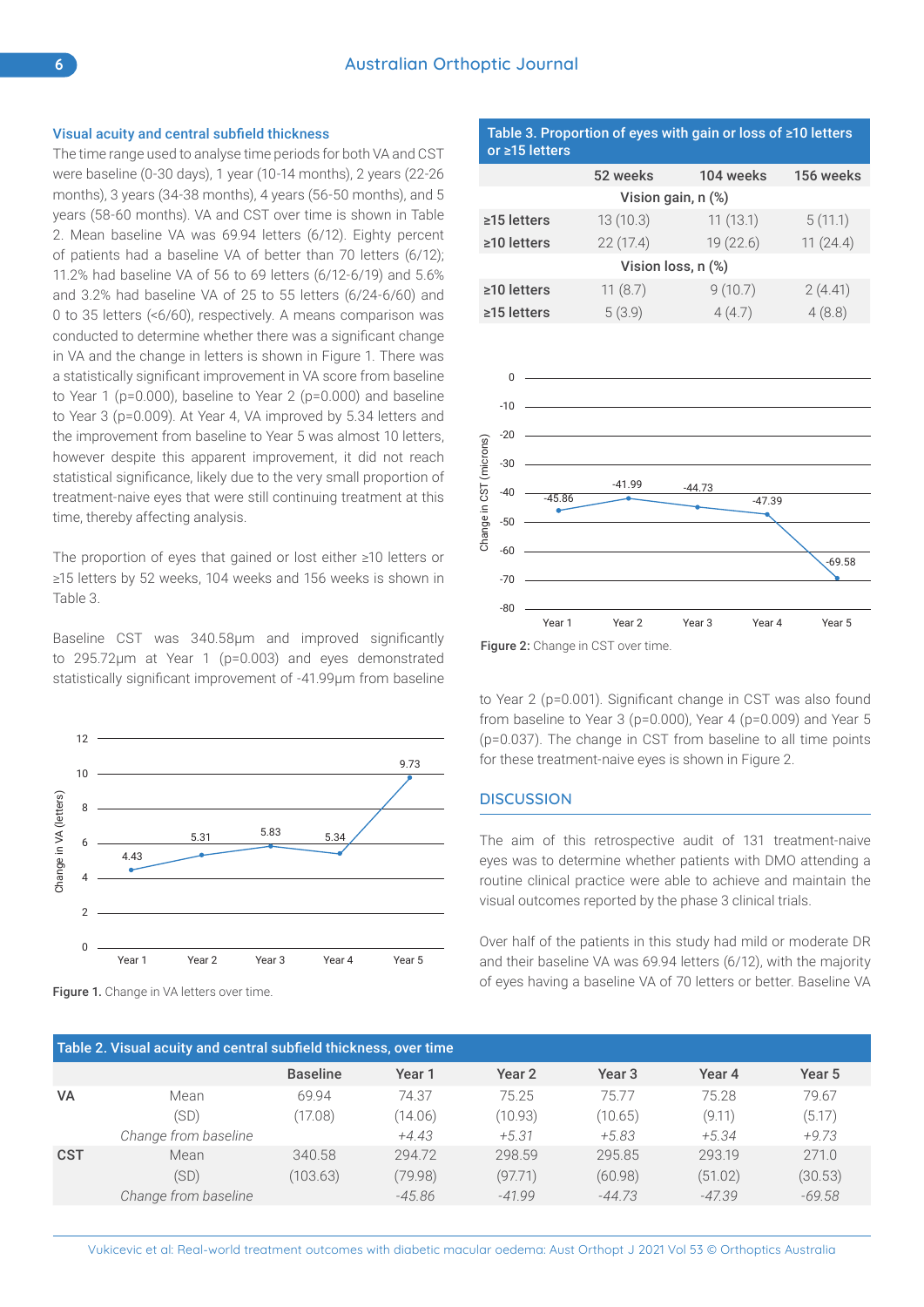in this study was better than that reported by other studies.<sup>16,23,24</sup> Visual gains achieved by patients in this study ranged from 4 to almost 6 letters over time and was better than that reported in a similar real-world retrospective audit where vision improved by a mean of 2.9 letters.<sup>16</sup> When comparing outcomes stratified by baseline VA reported by Biechl,<sup>16</sup> eyes with a starting VA of ≥70 letters lost an average of 3.2 letters at 5 years. Despite better visual gains in this study compared to the real-world audit, when compared with the VIVID, VISTA and DRCR.net Protocol T studies,12,14,23,24 patients in our study were not able to approach the reported visual acuity gains which were double in these trials. It is possible that eyes with worse acuity yield better visual gains<sup>22</sup> although this was not the case in the DRCR.net Protocol T study, which reported the visual gains were similar irrespective of baseline acuity.<sup>24</sup> The reason for a lower improvement in vision in this study may be related to better baseline acuity, particularly as visual gains reported in the real-world audit by Biechl<sup>16</sup> were also not as great as the clinical trials.

The number of eyes achieving an increase or decrease of 10 or 15 letters in this study (Table 3) is significantly less than that reported by the VIVID, VISTA or DRCR.net Protocol T studies.12,14,23,24 These authors report that 35 to 77% of participants in these clinical trials were able to achieve a gain in vision of 15 letters or more and only a small proportion (up to 6.5%) lost 15 letters or more. Whilst the proportion of loss of acuity was similar in this study, the visual gains of 15 letters or more were significantly less. This may be due to the higher proportion of patients (80%) with a good baseline acuity of 70 letters (6/12), although if baseline acuity is 6/12, a 15 letter increase to 6/6 (85 letters) is achievable. When compared with real-world data, the proportion of eyes achieving an improvement of ≥15 letters (10-11%) in this study is still lower than the 17% who gained ≥15 letters, as reported by Biechl.16

Baseline CST in this study was 340µm and the improvement at each time-point ranged from 42 to 69µm. Like the study by Biechl,<sup>16</sup> the improvement in CST was significant, despite the modest improvements in VA. The change in thickness however, was lower when compared with the real-world audit and the VIVID, VISTA or DRCR.net Protocol T studies and is likely due to the smaller thickness at baseline in this cohort of patients.12,14,16,23,24

The average number of injections administered per year as reported by the VIVID and VISTA trials was approximately ten, similar to the DRCR.net Protocol T study. In comparison, the realworld audit study by Biechl<sup>16</sup> reported a mean of 17 treatment injections over the full five years (approximately 3.4 per year). In our study the mean number of treatments administered per year was five, which is significantly less compared to the clinical trials and may account for the inferior visual gains in this cohort of DMO patients. Table 5 shows a summary of these outcomes and also includes the number of eyes with ≥15 letters improvement, which is also significantly more in the clinical trials.

The outcomes of this audit indicate that patients attending a routine clinical practice in the real-world are not able to achieve and maintain the visual outcomes reported by the phase 3 clinical trials. The difference may be related to the baseline VA and CST, but we suggest it is more likely due to undertreatment. Cheung et al<sup>22</sup> suggest that patients with DMO be treated intensively and as early as possible, with at least five to six monthly loading doses of VEGF inhibitors, with a view to administering eight to nine injections over a twelve-month period before decreasing the injecting rate in subsequent years. Whilst the quidelines proposed by Cheung et al<sup>22</sup> are for an Asian population, it is worth considering that a significant number of patients with DMO of varying race are being significantly undertreated in the real-world setting.

What are the reasons for under-treatment? Anecdotal clinical evidence suggests that the setting of treatment expectations to the patient at their initial presentation is not sufficiently effective. An injecting schedule of at least five to six monthly loading doses and up to nine injections per year is a 'hard sell' to a patient cohort that has issues with non-adherence due to costs, needing to take time off work, or burden on family.17-19 In addition, some patients choose to live with slightly sub-optimal vision in exchange for a lower number of injections as a tradeoff, and therefore do not return for continuing management of their disease.

The limitations of this study include that the number of patients is significantly lower than those in clinical trials<sup>12,14,23,24</sup> and in another retrospective real-world audit.16 The analysis of only treatment-naive eyes may also have an influence on the

| Table 4. Summary of outcomes between our study and others |           |                                                                      |                                                                               |                                                                |  |  |
|-----------------------------------------------------------|-----------|----------------------------------------------------------------------|-------------------------------------------------------------------------------|----------------------------------------------------------------|--|--|
|                                                           | Our study | Real-world retrospective audit<br>(Biechl et al, 2020) <sup>16</sup> | <b>VIVID &amp; VISTA clinical trials</b><br>(Heier et al, 2016) <sup>12</sup> | <b>DCR.net Protocol T</b><br>(Wells et al, 2016) <sup>14</sup> |  |  |
| Visual gains (letters, n)                                 | $+4-+6$   | $+2.9$                                                               | $+10$                                                                         | $+97 - +133$                                                   |  |  |
| Mean number of injections                                 | 5         | 3.4                                                                  | $18 - 29$                                                                     | $13.4 - 14.3$                                                  |  |  |
| # eyes with $\ge$ 15 letters (%)                          | $10 - 11$ | 17                                                                   | $40 - 50$                                                                     | $52 - 58$                                                      |  |  |